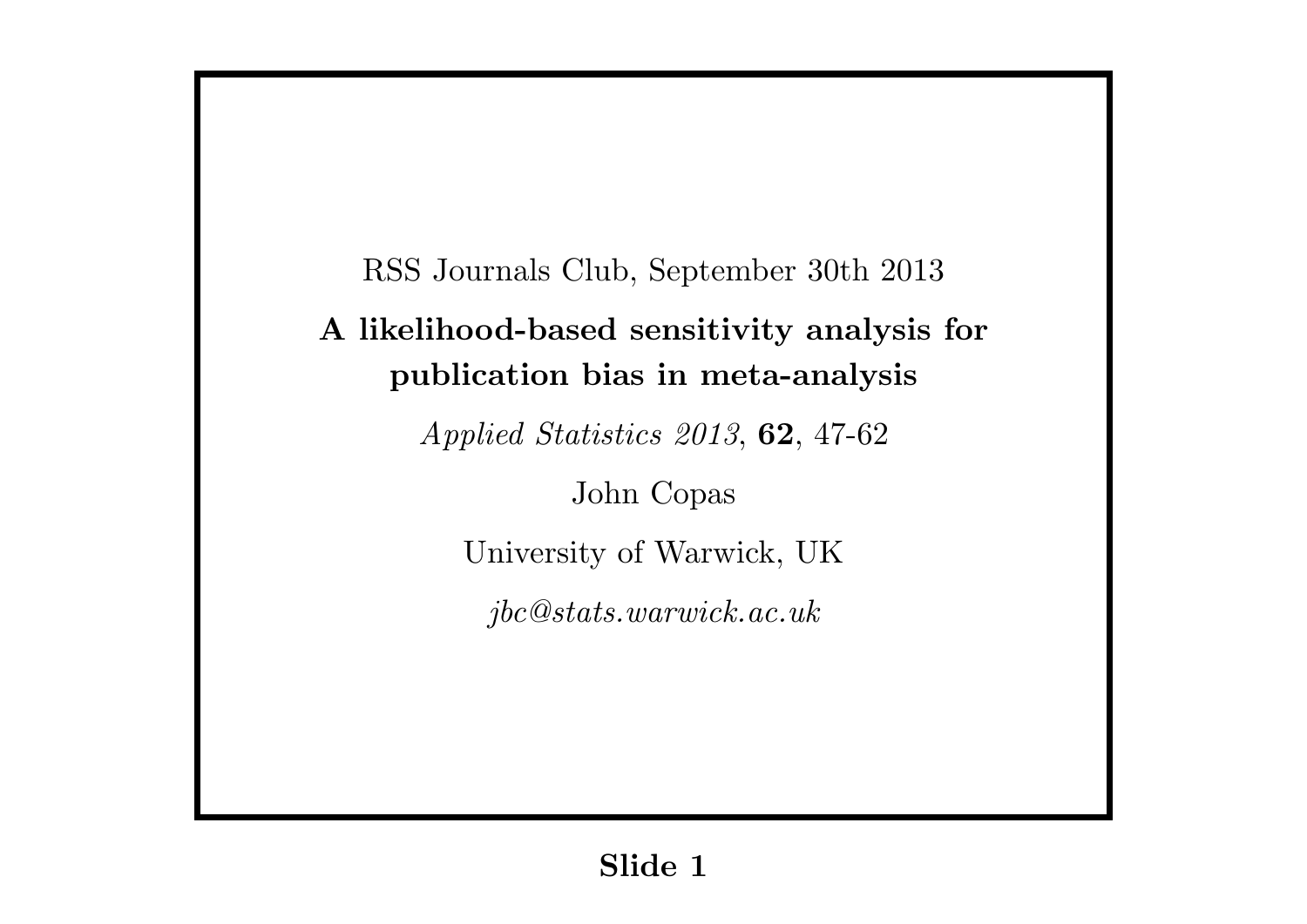## The paper

- *•* discusses the statistical difficulties of publication bias, essentially a problem of non-random sampling
- suggests a sensitivity analysis based on a sample selection model
- 1. Introduction
- 2. Example a classic meta-analysis debacle (*§*2)
- 3. Selection models for publication bias (*§*2-4)
- 4. Example revisited (*§*5.1)
- 5. Discussion (*§*5.3 and 6)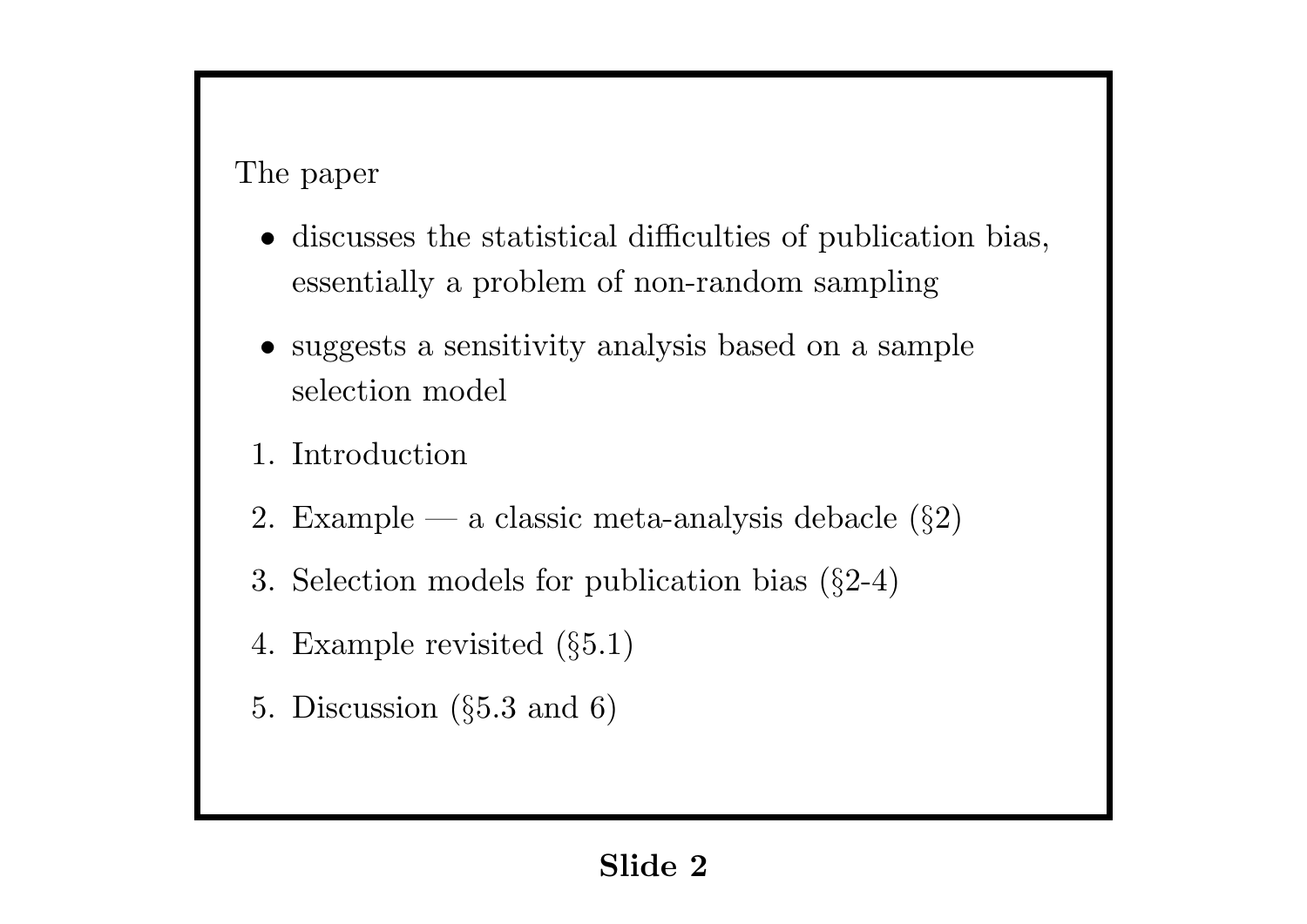The three stages of meta analysis:

- *•* Literature search and systematic review of relevant studies
- *•* Statistical summary of each study
	- $-$  Study estimates  $\hat{\theta}_i$
	- $-$  Within-study variances  $\sigma_i^2$ *i*
- *•* Combining summary statistics into an overall inference

**–** fixed effects model

$$
\hat{\theta}_i \sim N(\theta, \sigma_i^2)
$$

$$
-\text{MLE} = \tilde{\theta} = \frac{\sum w_i \hat{\theta}_i}{\sum w_i}, \quad w_i = \frac{1}{\sigma_i^2}
$$

$$
-\text{Var}\{\tilde{\theta}\} = \frac{1}{\sum w_i}
$$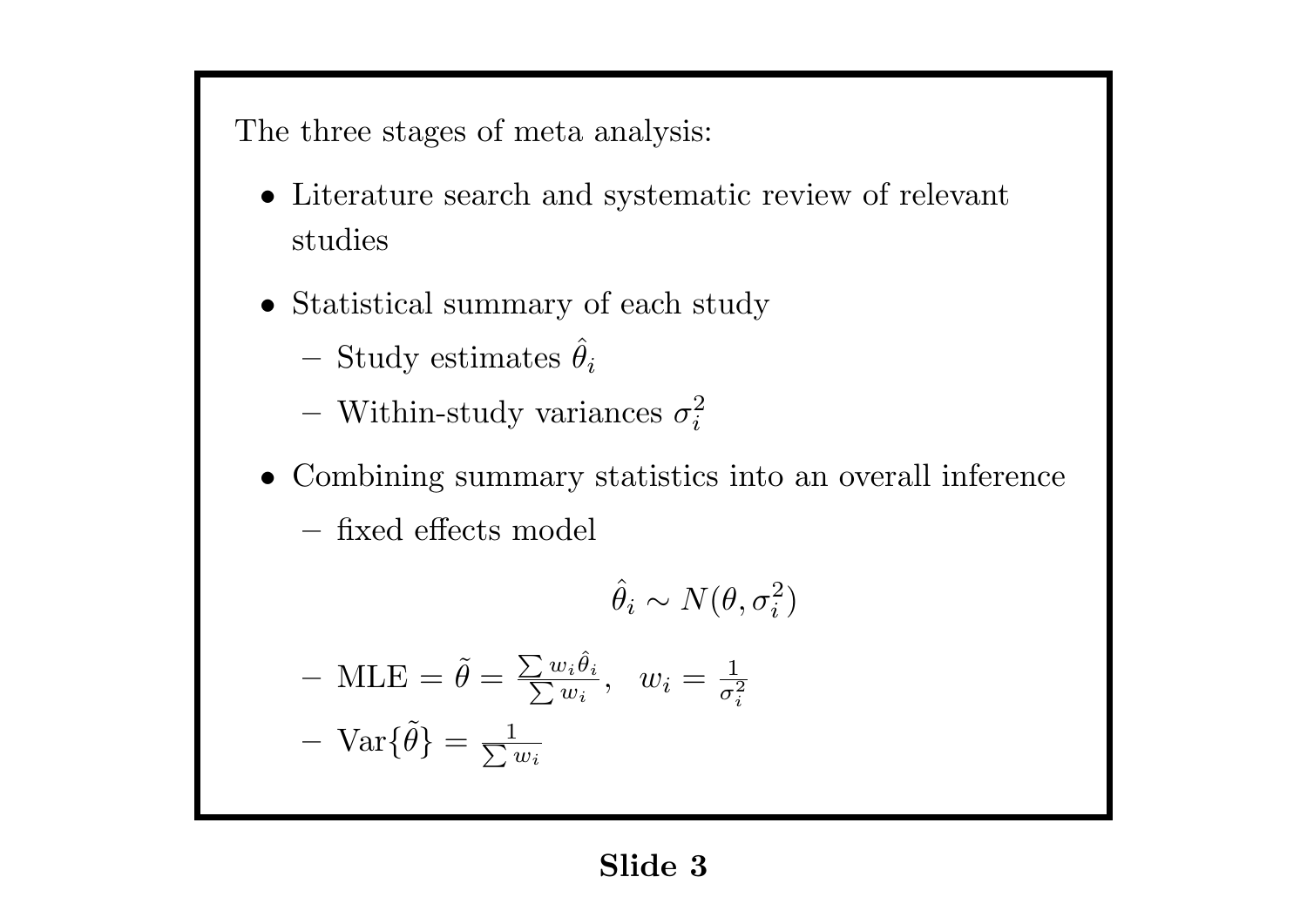Example: Yusuf *et al.* (1993)

Meta-analysis of 15 clinical trials on the effectiveness of intravenous magnesium in acute myocardial infarction

$$
\theta = \log \frac{P(\text{death } | \text{ treatment})}{P(\text{death } | \text{ control})}
$$

Relative risk = 
$$
\exp{\{\tilde{\theta}\}} = .58(.46, .73)
$$
  
P-value  $\approx 2 \times 10^{-6}$ 

Published conclusion: "magnesium is an effective, safe, simple and inexpensive intervention that should be introduced into clinical practice without delay"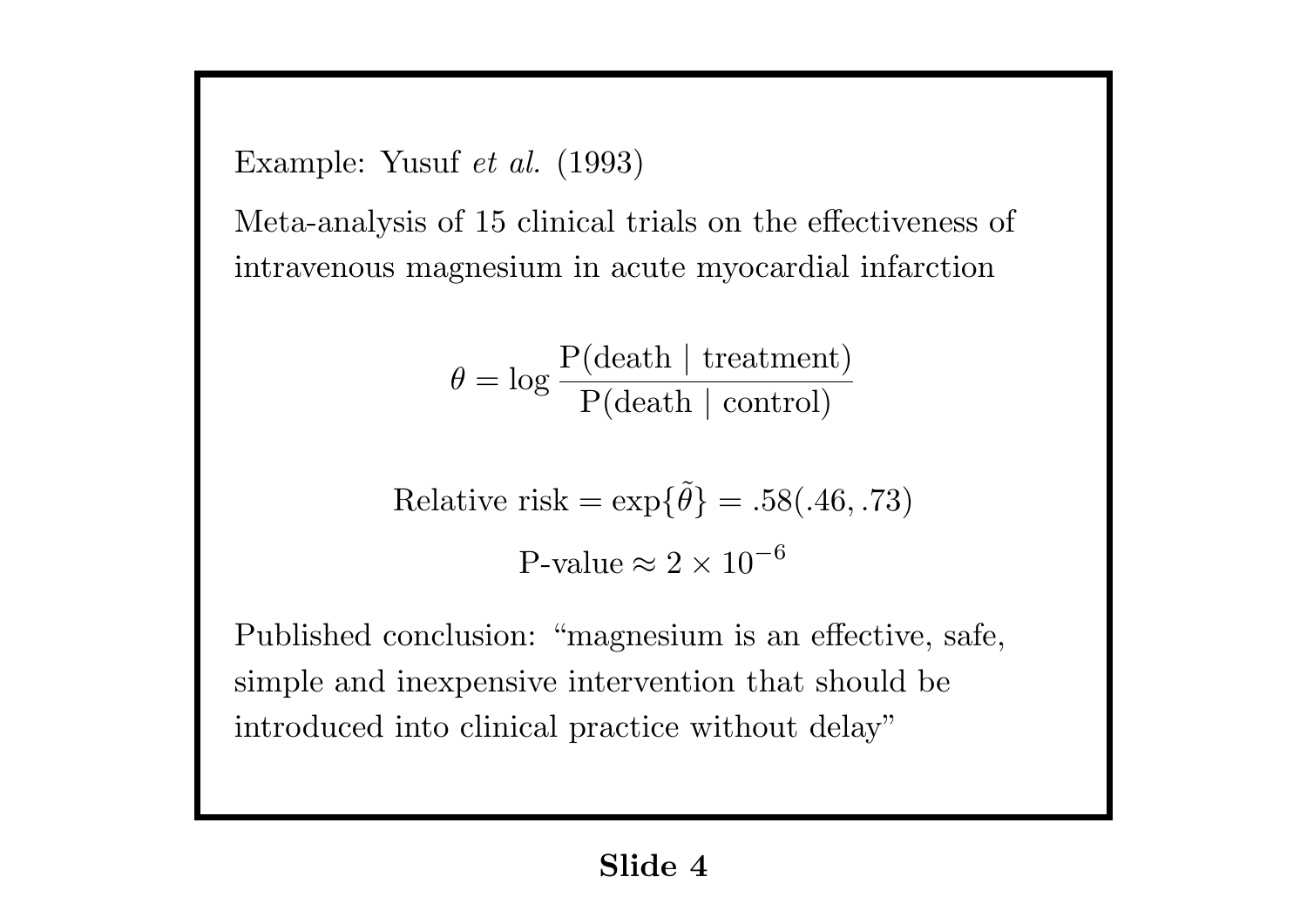But then .....

ISIS-4 (1995), a very large multi-centre randomized clinical trial, reported mortality rates

- 2216/29011 (magnesium)
- 2103/29039 (control)
- Relative risk  $= 1.06(0.99, 1.13)$
- *•* P-value *≈* 0*.*09

Conclusion: there is **no significant difference**, magnesium may in fact be harmful.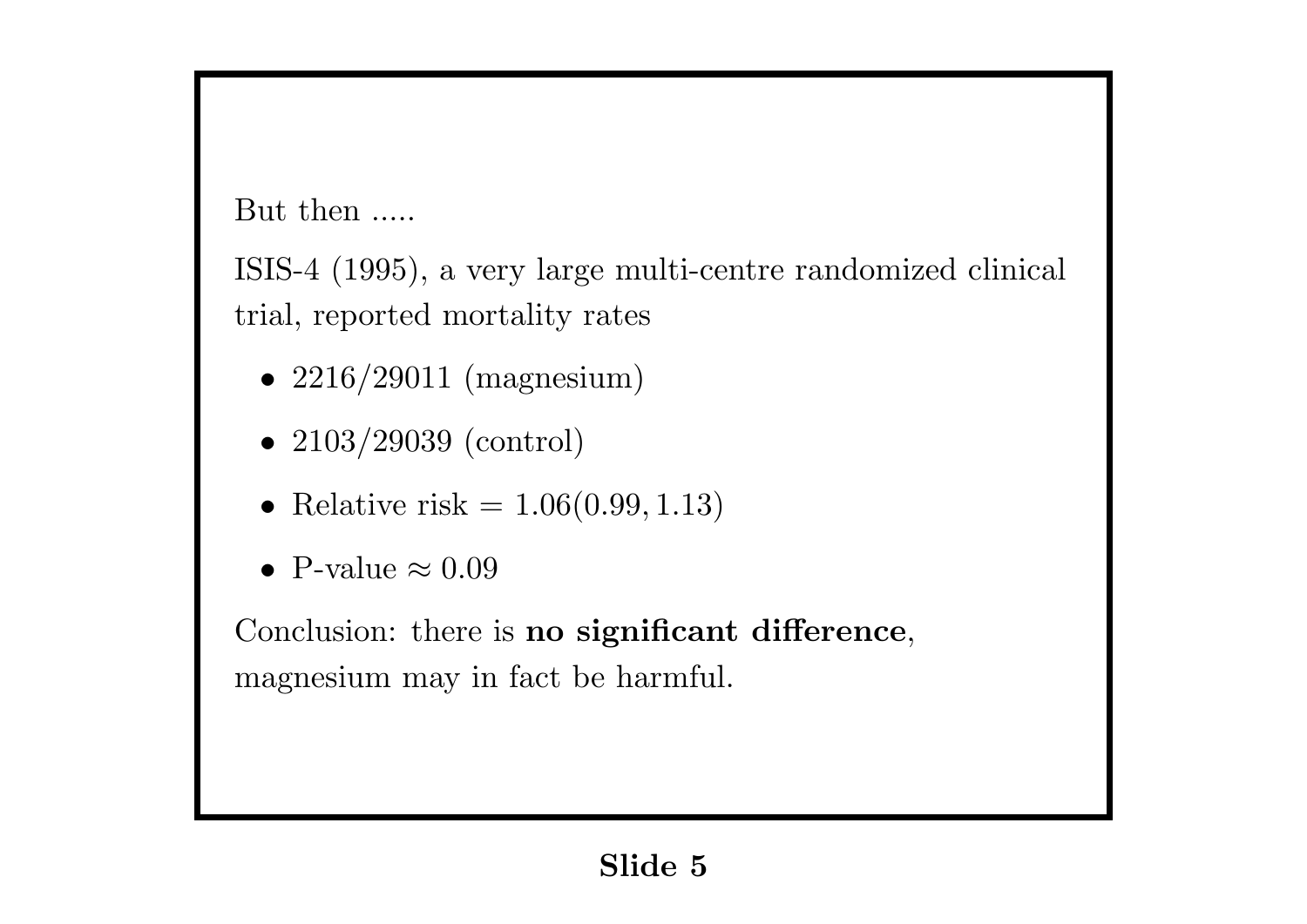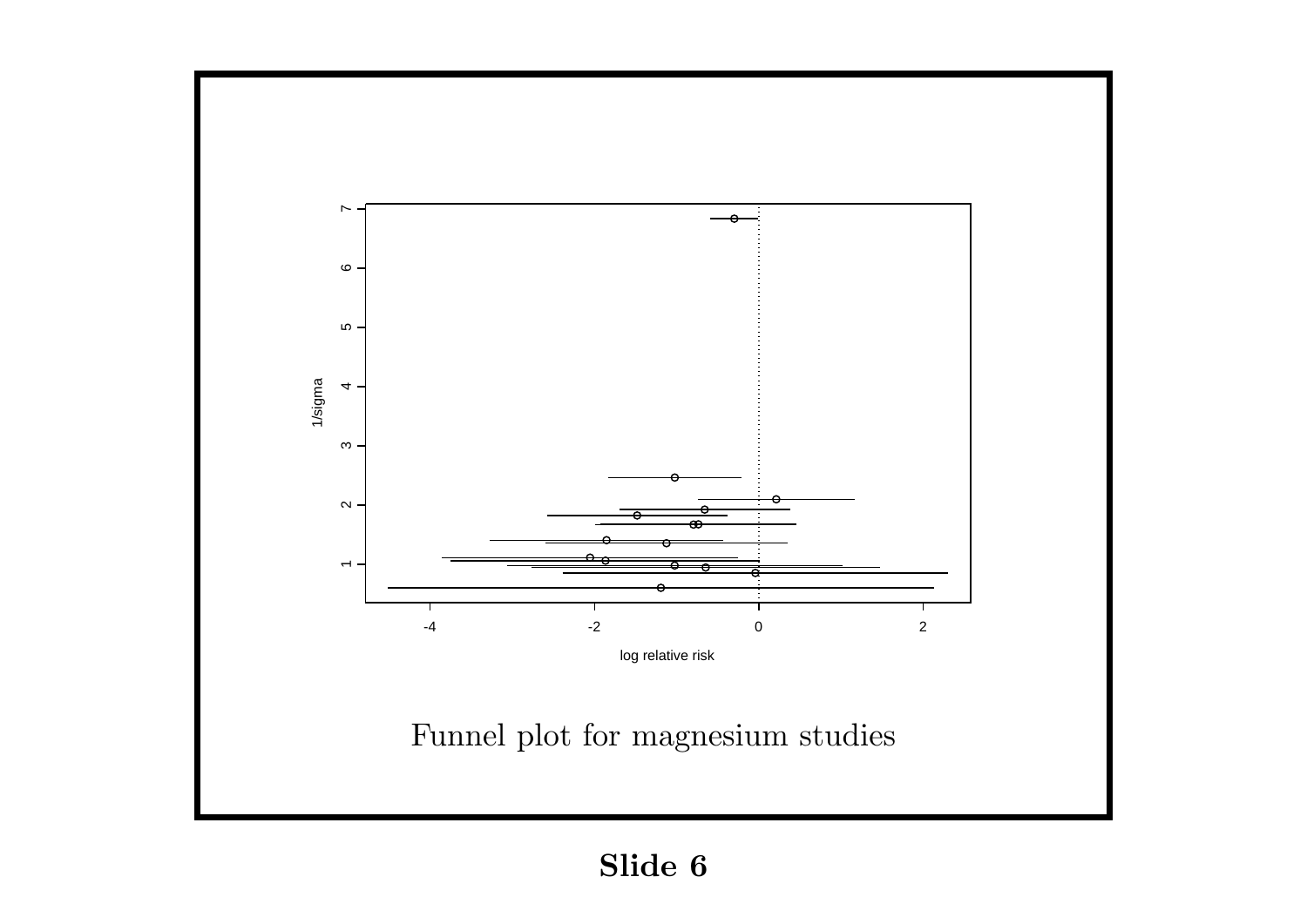To appear in a meta analysis a study has to be

- *•* written up
- *•* submitted
- *•* accepted for publication
- found by the reviewer

## *Conjecture*

Studies reporting a significant result are more likely to survive this selection process

*⇒* the meta analysis will be biased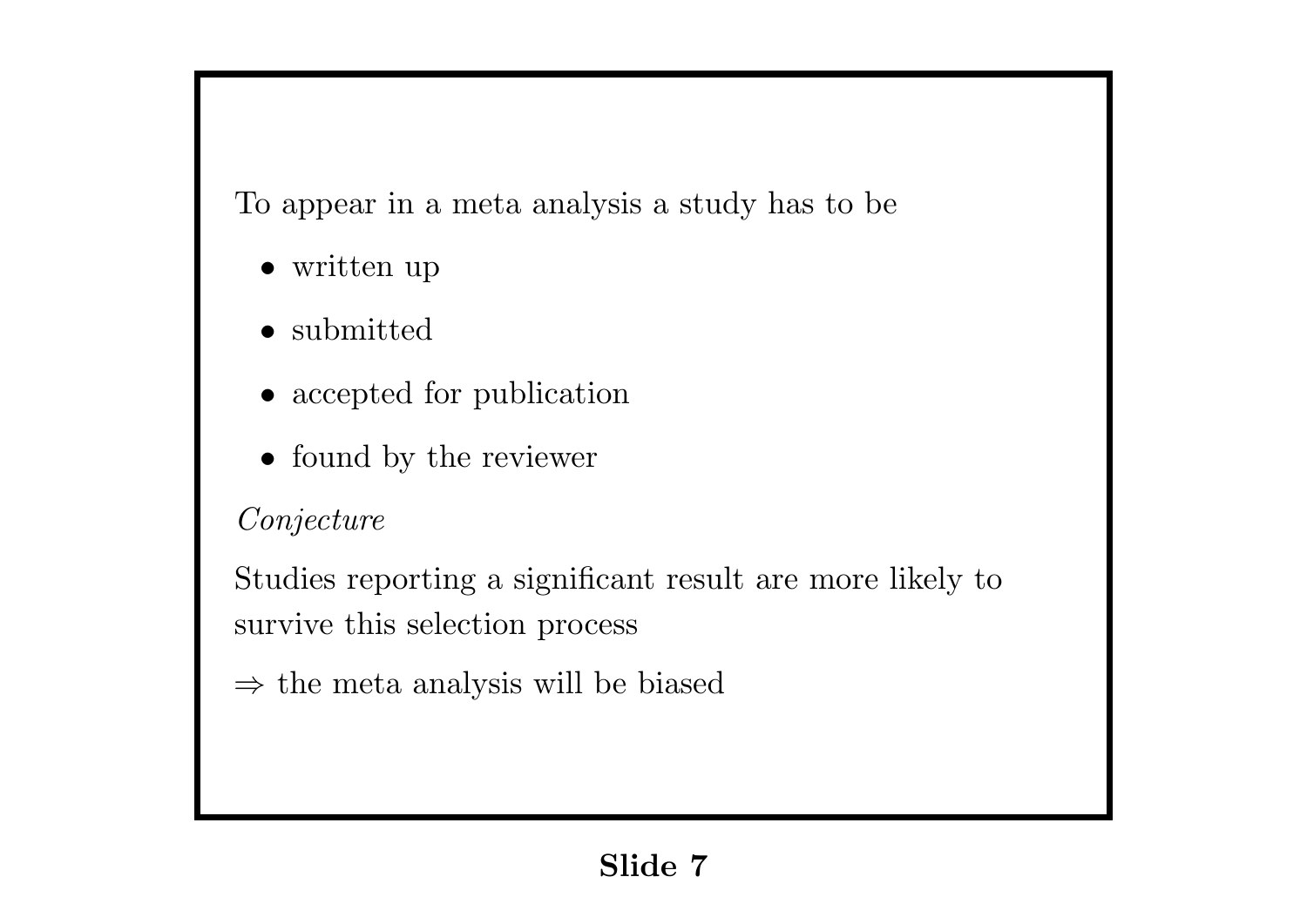## **Selection model for publication bias**

- There is a population of studies  $(\hat{\theta}, \sigma^2)$  from which the *n* observed studies are a (non-random) selection
- The probability that a study is selected may depend on its t-statistic  $y = \hat{\theta}/\sigma$

 $\Rightarrow$  P(selected | study with  $\hat{\theta}, \sigma^2$ ) =  $a(y)$ 

for some function *a*(*y*)

*Examples*

 $a(y) = 1$  (no bias)  $a(y) =$  $\sqrt{ }$  $\int$  $\overline{a}$ 1 if  $y \leq k$ 0 if *y > k* (negative bias)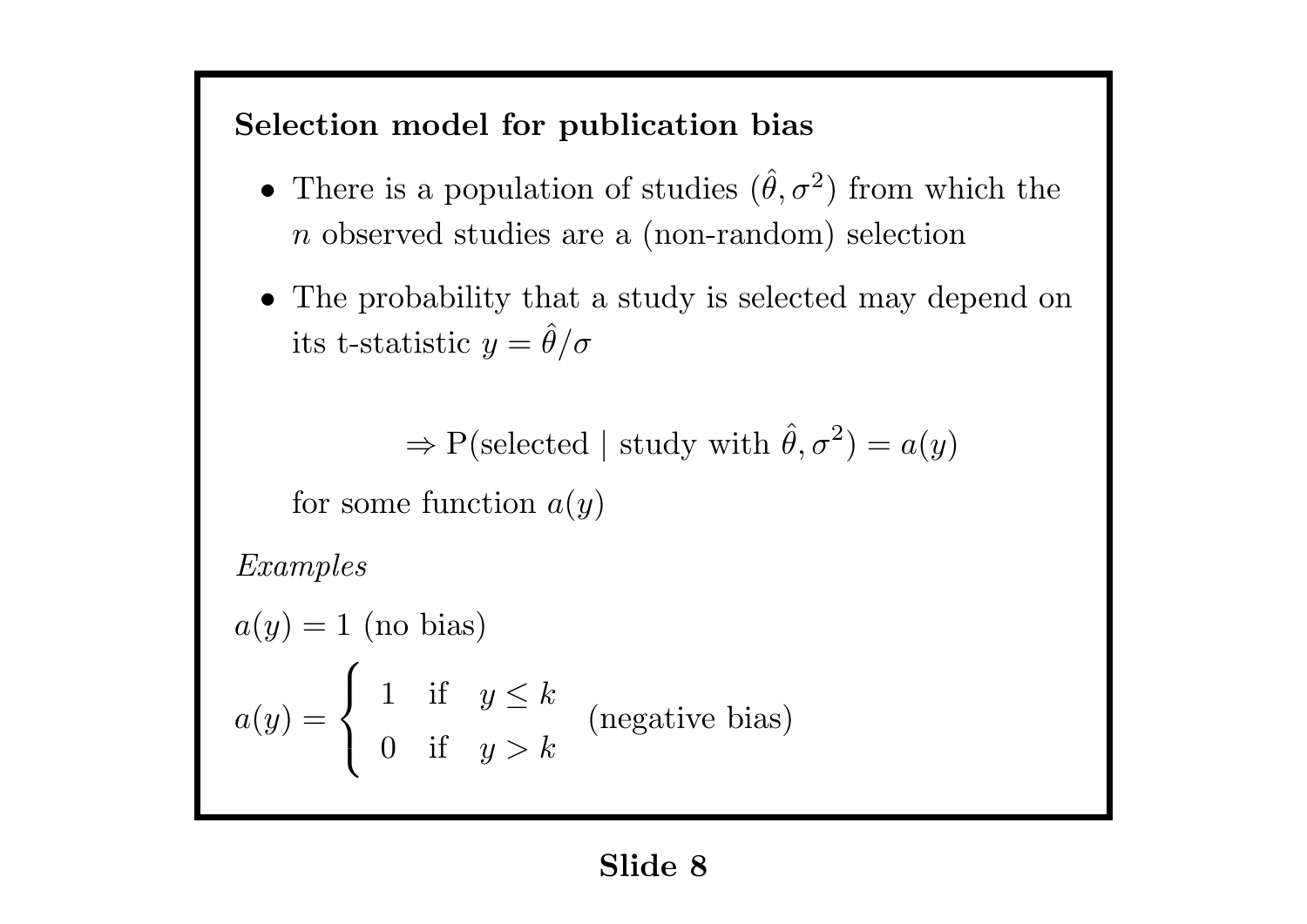Under the null hypothesis  $H_0: \theta = 0$ , for each study

$$
y=\frac{\hat{\theta}}{\sigma}\sim N(0,1)
$$

Then under  $H_0$ 

$$
P(\text{selection}) = p = \int a(y)\phi(y)dy
$$

$$
E(y|\text{selection}) = \mu = \frac{\int ya(y)\phi(y)dy}{p}
$$

So under  $H_0$ 

 $E(\hat{\theta}|\text{study selected}) = \mu\sigma$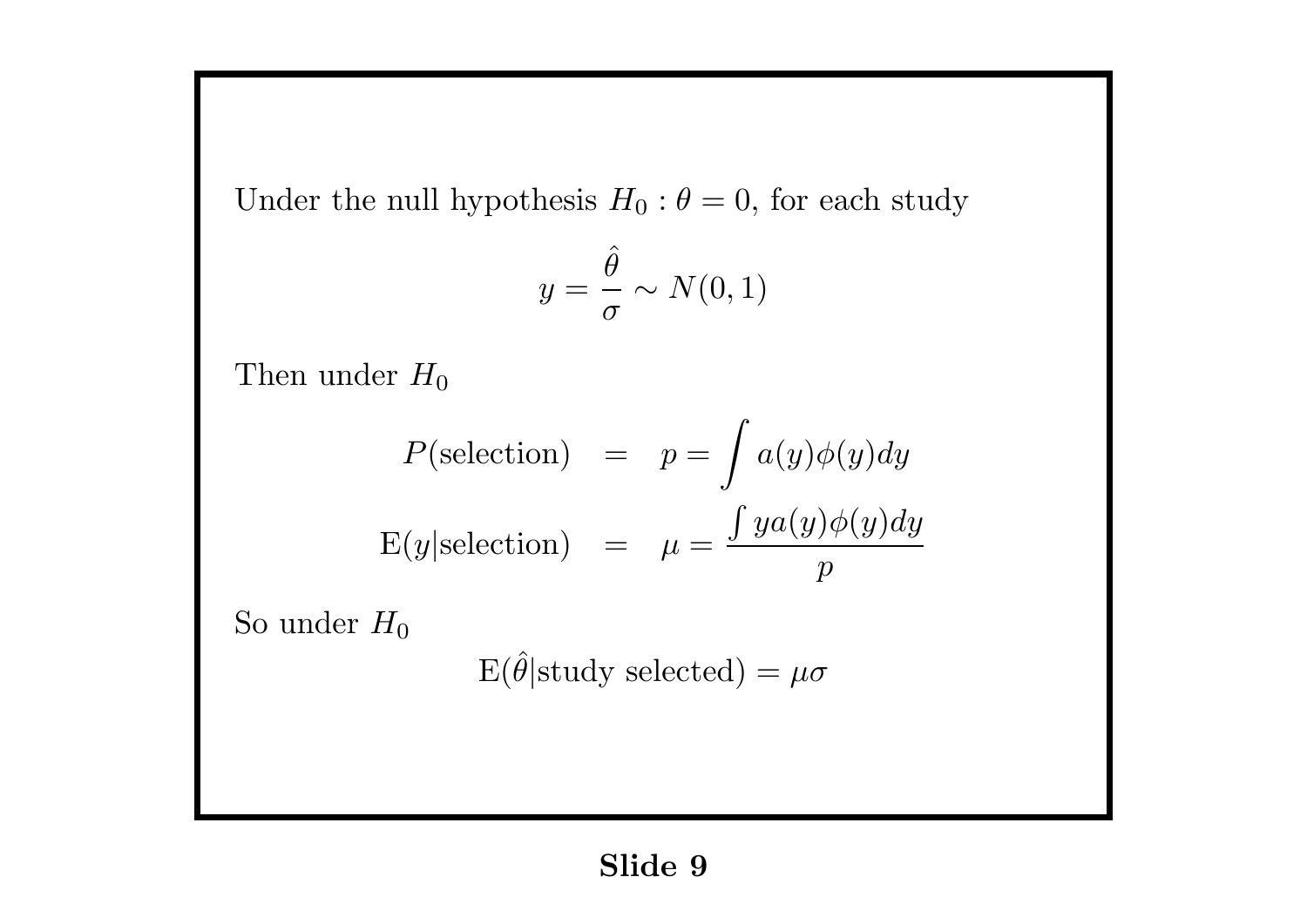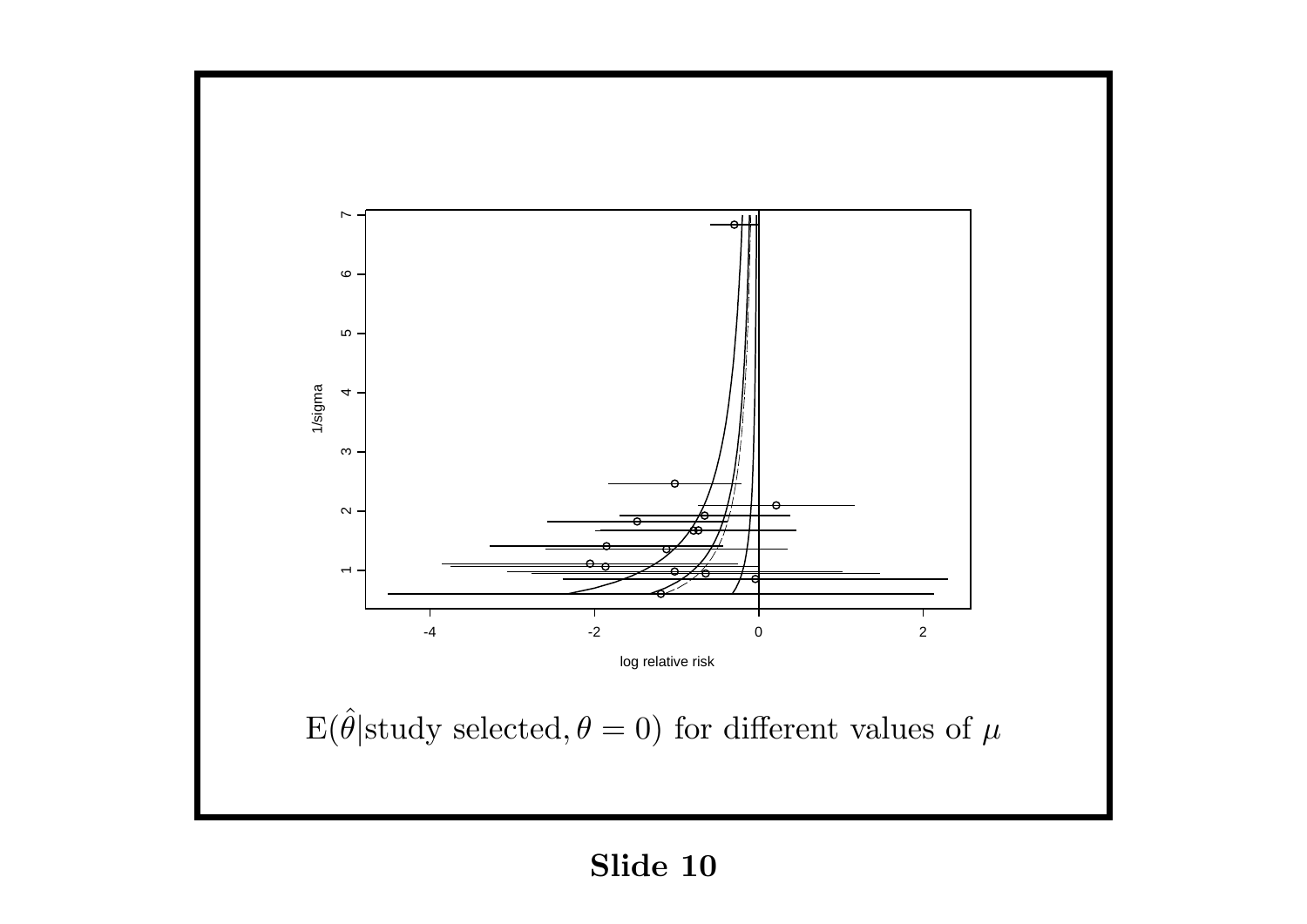**Probit random effects selection model**

$$
\hat{\theta}|\sigma \sim N(\theta, \sigma^2 + \tau^2)
$$
  

$$
P(\text{select}|\hat{\theta}, \sigma) = \Phi(\alpha + \beta \hat{\theta}/\sigma)
$$

Then the paper shows that

$$
\bullet \ \ p \approx \left(\frac{1}{n}\sum\left[\Phi\left\{\frac{\alpha+\beta\theta/\sigma_i}{\{1+\beta^2(1+\tau^2/\sigma_i^2)\}^{\frac{1}{2}}}\right\}\right]^{-1}\right)^{-1}
$$

*•* Log likelihood is

$$
L = -\frac{1}{2} \sum \log(\tau^2 + \sigma_i^2) - \frac{1}{2} \sum \frac{(\hat{\theta}_i - \theta)^2}{\tau^2 + \sigma_i^2}
$$

$$
+ \sum \log \Phi(\alpha + \beta \hat{\theta}_i/\sigma_i) - \sum \log \Phi \left\{ \frac{\alpha + \beta \theta/\sigma_i}{\{1 + \beta^2 (1 + \tau^2/\sigma_i^2)\}^{\frac{1}{2}}}\right\}
$$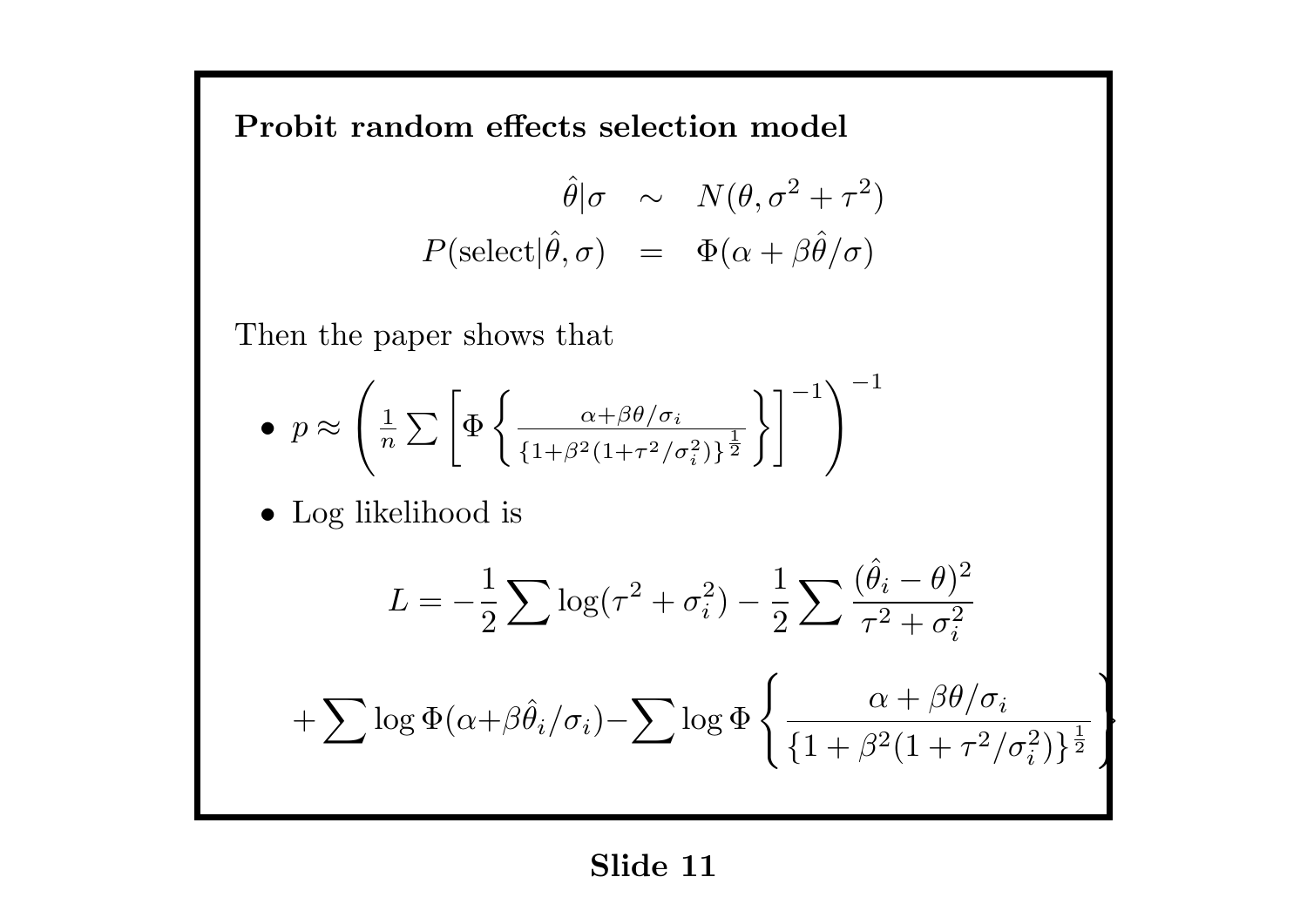**Statistical difficulty**: *the available data (funnel plot) usually gives very little information about the value of p (the overall proportion of studies which are selected).*

**Sensitivity analysis.** Fix the value of *p* and find the corresponding maximum likelihood estimates of the other parameters. Then

- *•* Plot the confidence interval for *θ* against *p*.
- Superimpose the fitted values  $E(\hat{\theta}|\text{select}, \sigma, p)$  on the funnel plot for a selection of values of *p*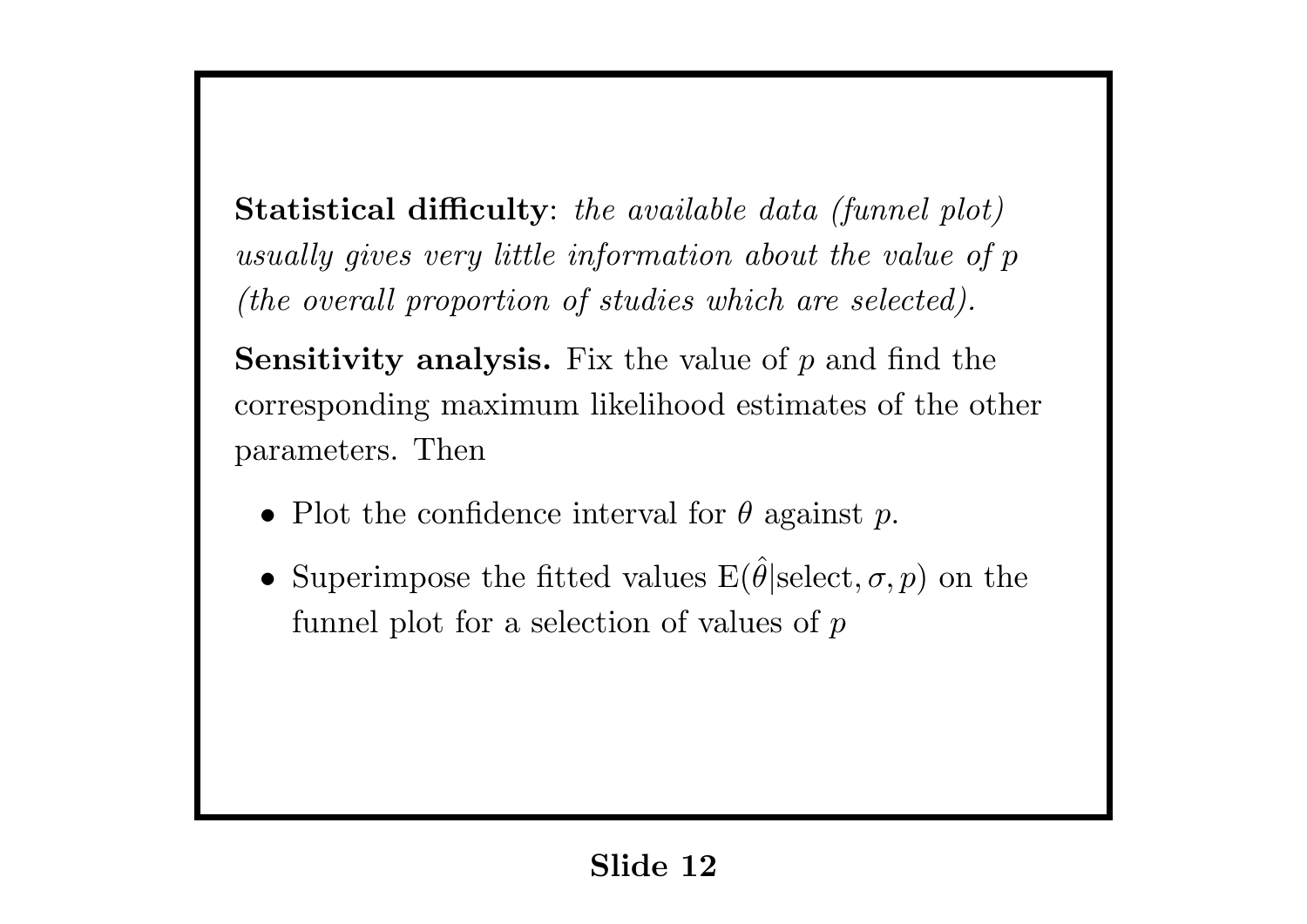#### **Sensitivity analysis**

For any given value of *p* we can get

- MLE  $\hat{\theta}_p$
- Confidence limits  $\{\hat{\theta}_p^{(L)}, \hat{\theta}_p^{(U)}\}$  based on  $2{\text{max }L_p - L_p(\theta)} \sim \chi_1^2$ 1
- Fitted values: estimate of  $E(\hat{\theta}|\text{select}, \sigma, p) =$

$$
\theta+\beta\sigma\frac{1+\tau^{2}/\sigma^{2}}{\sqrt{1+\beta^{2}(1+\tau^{2}/\sigma^{2})}}\lambda\left(\frac{\alpha+\beta\theta/\sigma}{\sqrt{1+\beta^{2}(1+\tau^{2}/\sigma^{2})}}\right)
$$

 $(\lambda =$  Mills ratio  $\phi/\Phi$ )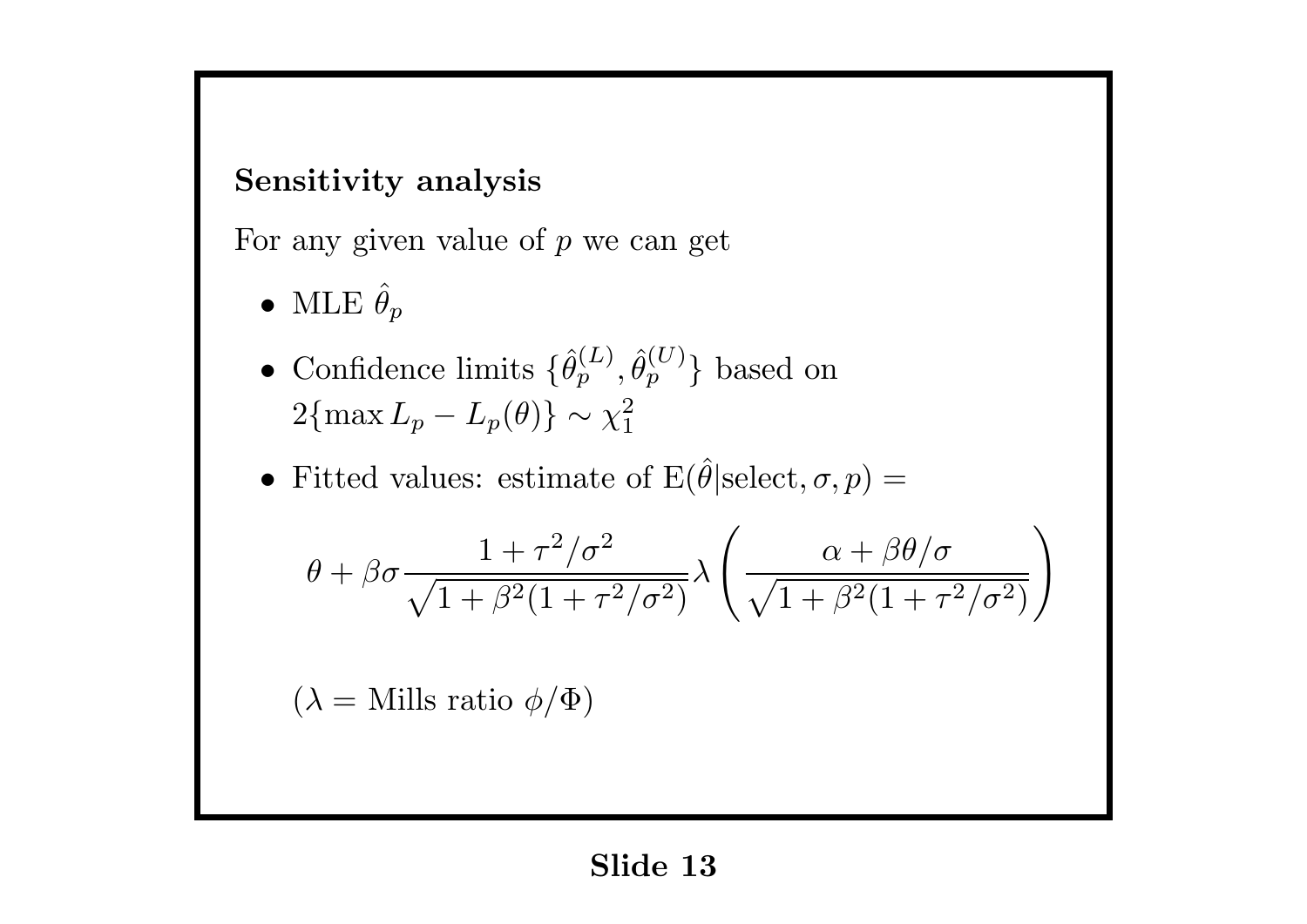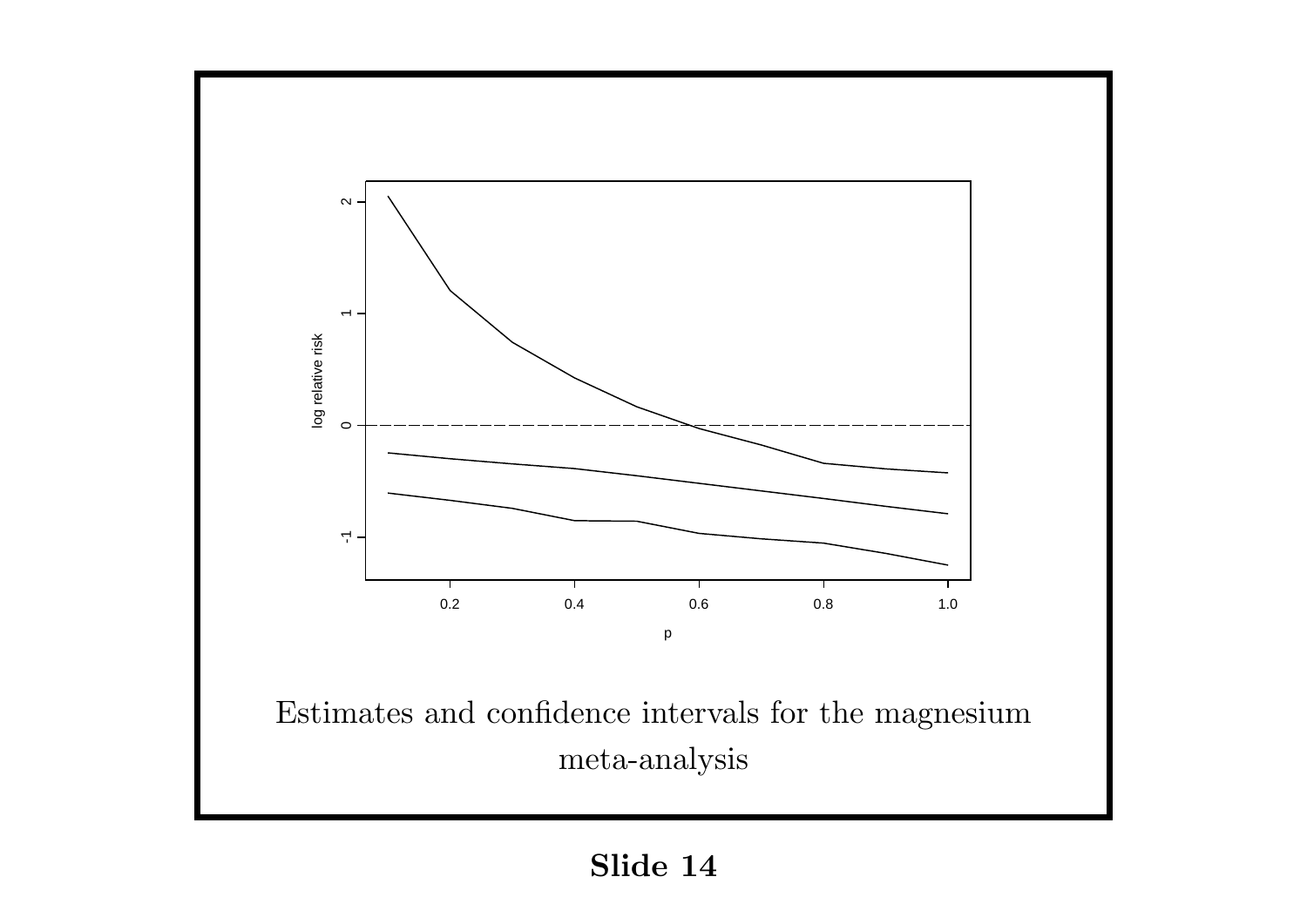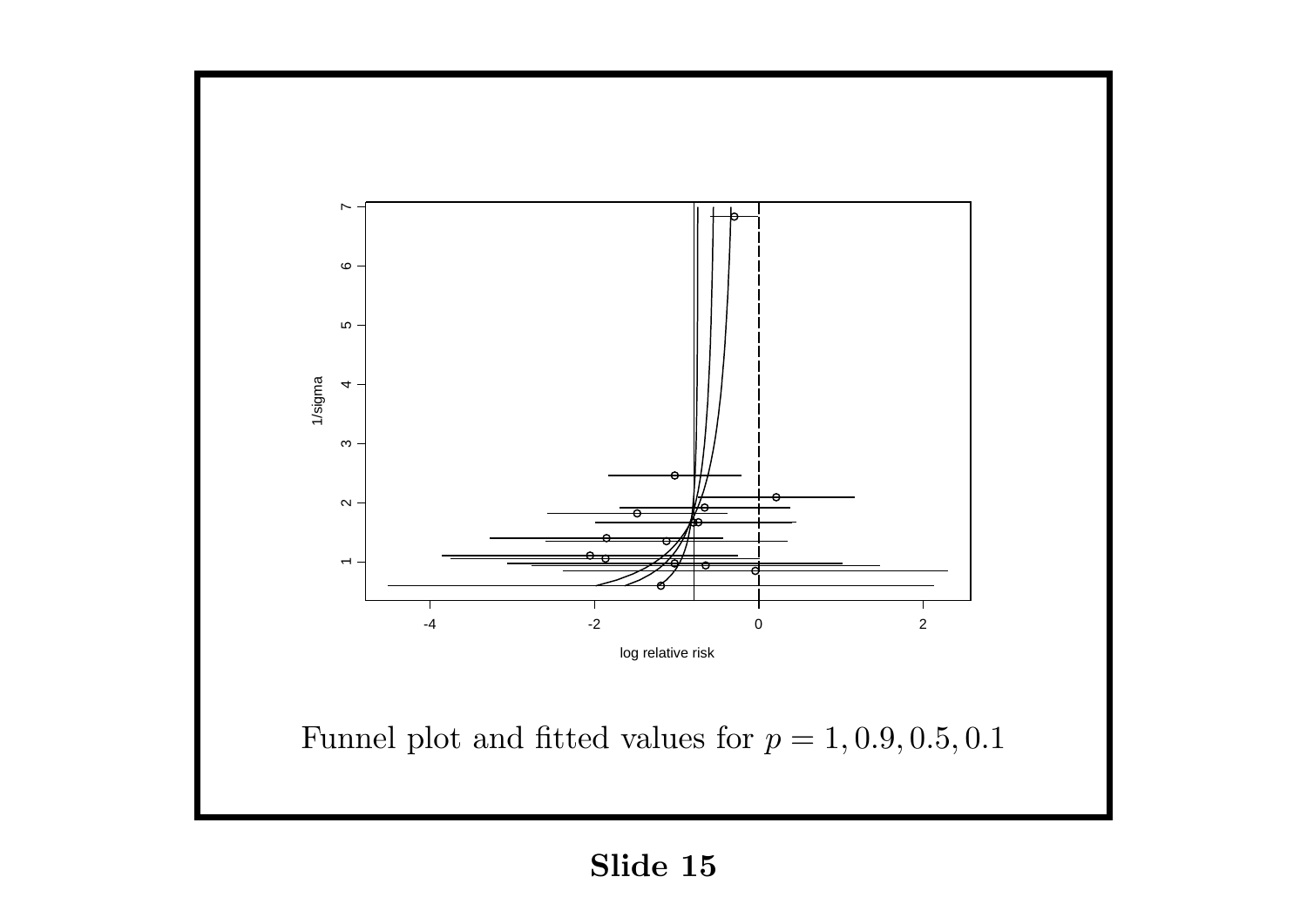# **Discussion — sensitivity analysis versus bias correction**

- why don't we estimate all the parameters and hence find the MLE of *p*?
- *•* why don't we use one of the selection models in the literature to find the MLE of *θ*?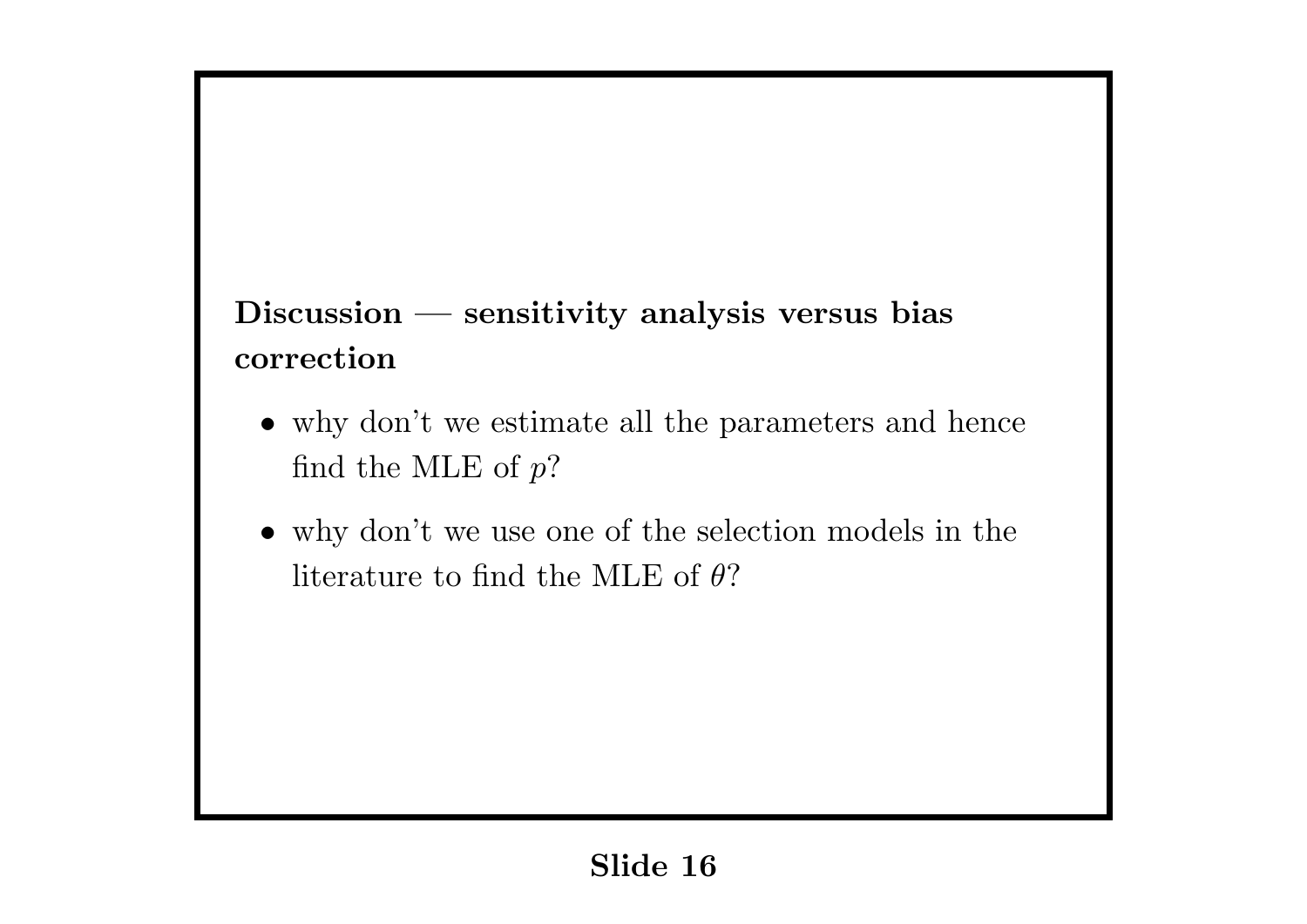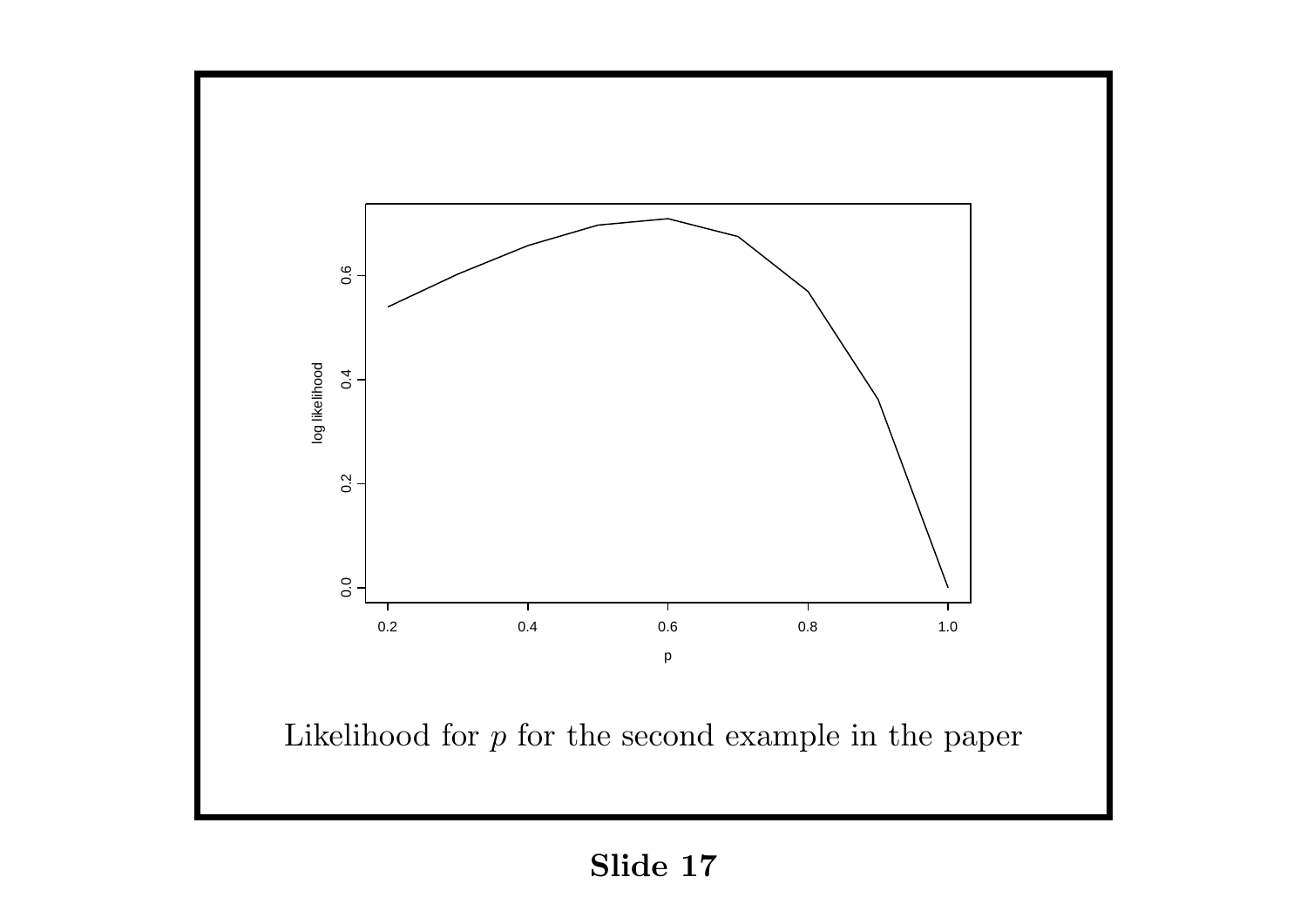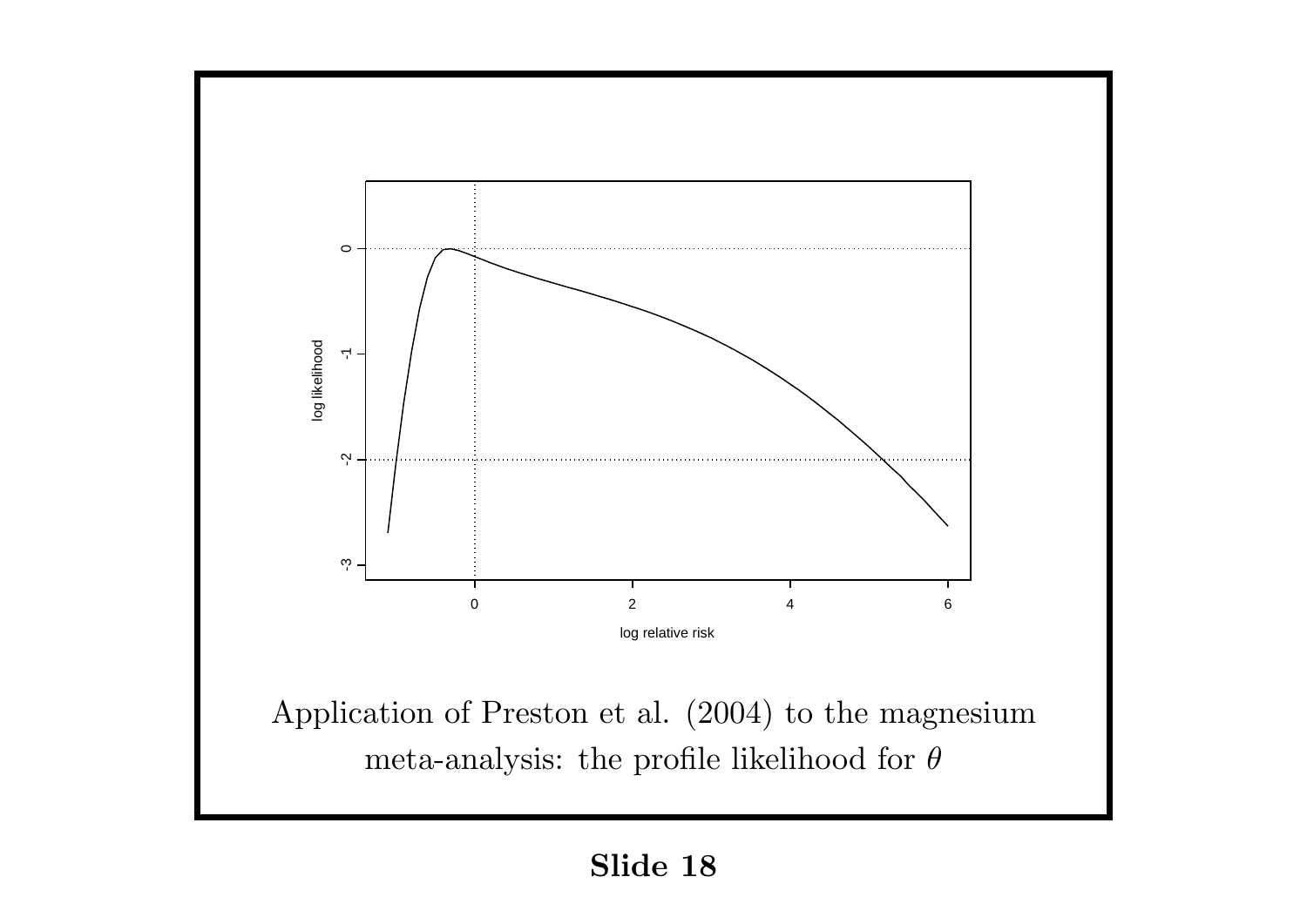### **General comments**

- many meta analyses suffer from publication bias, but this is almost always ignored
- publication bias usually means that the treatment effect is exaggerated
- it is impossible to adjust for publication bias unless we make un-testable assumptions
- 'selection by significance'  $\Rightarrow$  *a*(*y*)
- the sensitivity analysis conditions on an interpretable parameter
- sensitivity analyses tend to be more robust to modelling assumptions than bias correction methods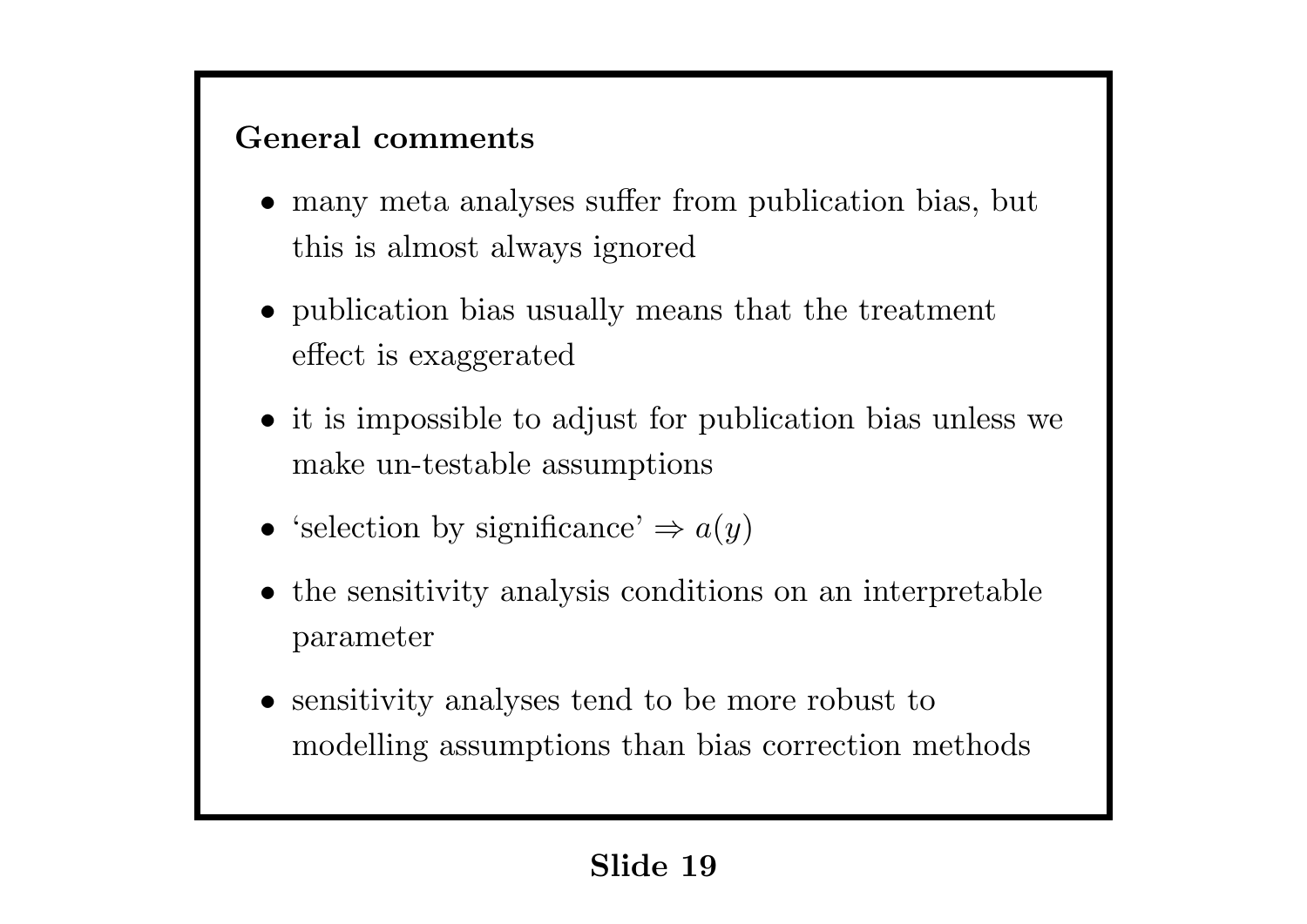## In the magnesium example

- standard meta-analysis gives a strongly significant (and strongly misleading) result
- there is evidence of a 'small study effect': smaller studies tend to give stronger treatment effects than the one reasonably larger study
- the selection model explains the funnel plot trend (e.g. fitted values of  $\theta$  when  $p = 0.5$  all lie within the individual confidence intervals)
- *•* the treatment effect is no longer significant if *p <* 0*.*6
- the sensitivity analysis suggests that the evidence remains significant provided there are less than about 9 missing studies, but at a much more modest level of significance